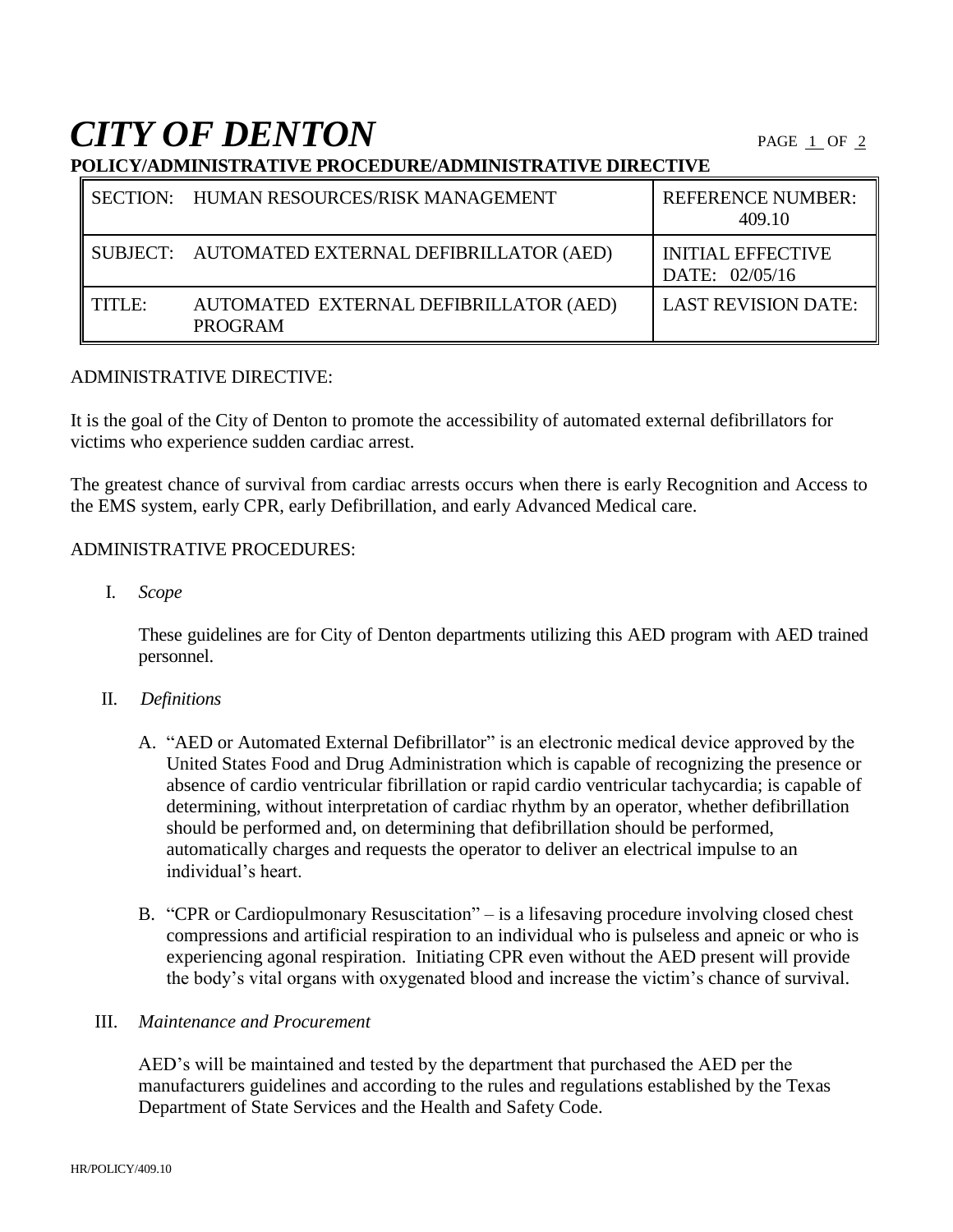#### Page 2 of 2 **POLICY/ADMINISTRATIVE PROCEDURE/ADMINISTRATIVE DIRECTIVE (Continued)**

## TITLE: AUTO EXTERNAL DEFIBRILLATOR (AED) PROGRAM REFERENCE NUMBER:

409.11

All AED's will be inspected on a monthly basis in accordance with the manufacturer's guidelines and according to the rules and regulations established by the Texas Department of State Health Services and the Health and Safety Code. The attached inspection checklist (Appendix A and B) shall be maintained by the department in which the AED is located. Inspection records shall be maintained a minimum of three years.

All procurement of AED's should be routed through Risk Management and the Denton Fire Department Emergency Medical Services Battalion Chief to ensure compatibility and continuity throughout the City. If a department elects to purchase an AED, the department shall notify Risk Management and the Fire Department of the existence and location of the AED. Each department is responsible for the procurement and maintenance costs for the AED's.

Departments electing to procure an AED should encourage employees to obtain certification in CPR through the City's Employee Training Program. The registration process for this is posted on the HR Intranet or by contacting Risk Management or Utility Safety and Training.

## IV. *Training*

A person requesting and/or using an AED shall successfully complete a training course in CPR and AED operation in accordance with the guidelines established by the device's manufacturer and a course approved by the Texas Department of State Health Services. All training courses shall be approved by the Fire Department's Medical Control Physician.

## V. *Procedures*

Always call or have someone call 911 in a medical emergency including the use of an AED.

AED's shall be used by individuals trained in CPR and AED use. They should only be applied to victims who are unconscious, not breathing, and showing no signs of circulation such as normal breathing, coughing or movement. The AED will analyze the heart rhythm and advise the operator if a shockable rhythm is detected. If a shockable rhythm is detected, the AED will charge to the appropriate energy level and advise the operator to deliver a shock.

A delay in accessing an AED should not hinder a person from initiating CPR if indicated.

All activities concerning the AED must be fully documented, including those cases where the unit is activated but a "no shock advised" message is given.

After an incident, defibrillator pads and supplies must be replaced immediately.

The City's Emergency Medical Services Battalion Chief shall be notified promptly but not later than 24 hours of the AED being used to assist a victim.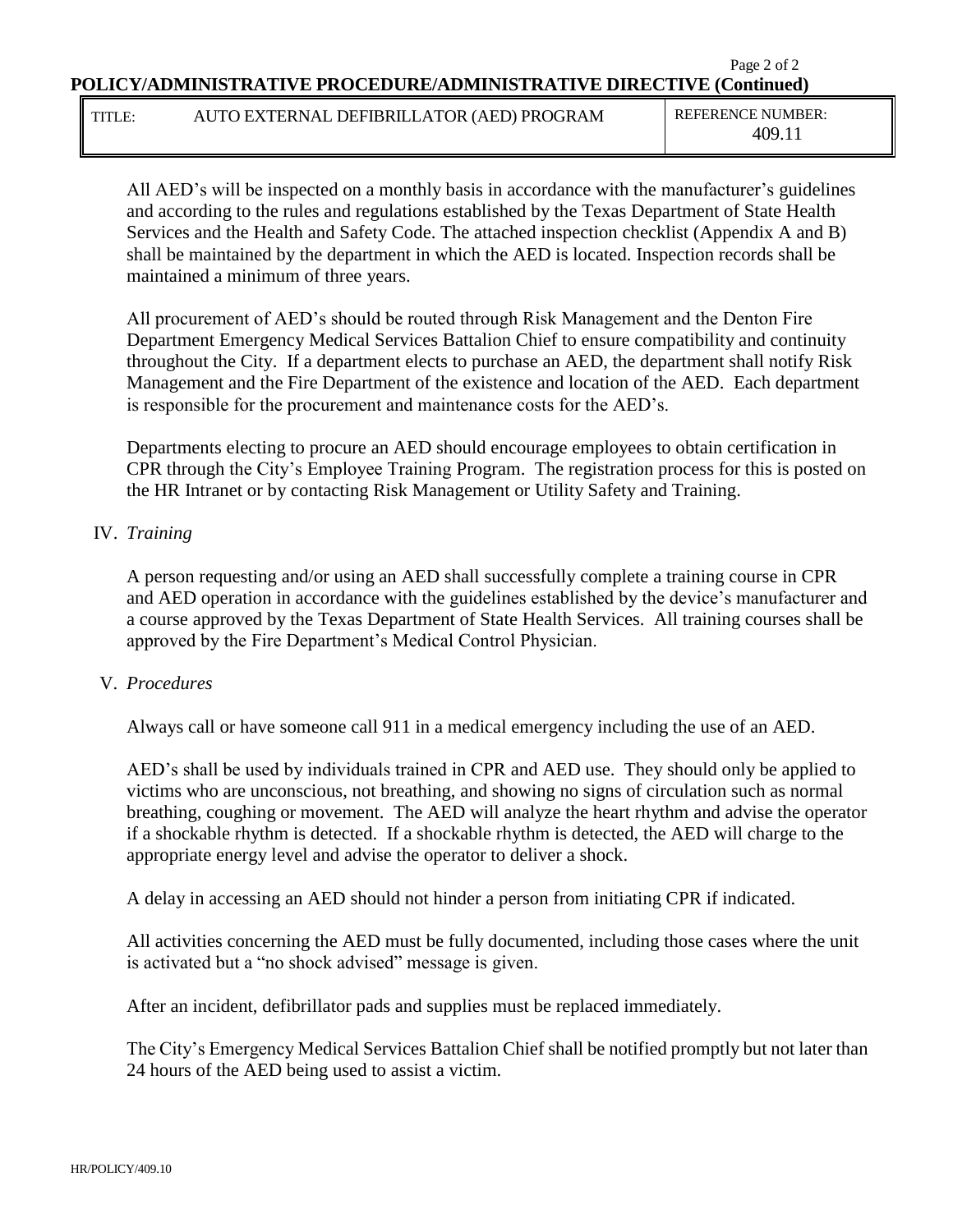# **City of Denton AED Inspection Checklist - Cardiac Science Powerheart in Utilities - Appendix B**

<u> 1989 - Johann Barbara, martin amerikan basar dan basa dan basa dan basa dan basa dan basa dan basa da</u>

Unit Serial Number: <u>All Allen Allen and Charles and Charles and Charles and Charles and Charles and Charles and Year:</u>

Department/Location:

| Instruction                          | Recommended Date             | Jan | Feb | Mar | Apr | May | Jun | Jul | Aug | Sept | Oct | Nov | Dec |
|--------------------------------------|------------------------------|-----|-----|-----|-----|-----|-----|-----|-----|------|-----|-----|-----|
|                                      | Corrective Action   Initials |     |     |     |     |     |     |     |     |      |     |     |     |
| 1. Open the Powerheart AED lid.      |                              |     |     |     |     |     |     |     |     |      |     |     |     |
| 2. Observe the change of the         |                              |     |     |     |     |     |     |     |     |      |     |     |     |
| "Status" indicator to RED.           |                              |     |     |     |     |     |     |     |     |      |     |     |     |
| 3. Within 5 seconds, verify that the |                              |     |     |     |     |     |     |     |     |      |     |     |     |
| "Status" indicator returns to        |                              |     |     |     |     |     |     |     |     |      |     |     |     |
| Green.                               |                              |     |     |     |     |     |     |     |     |      |     |     |     |
| 4. Listen for voice prompts.         |                              |     |     |     |     |     |     |     |     |      |     |     |     |
| 5. Check expiration date on          |                              |     |     |     |     |     |     |     |     |      |     |     |     |
|                                      |                              |     |     |     |     |     |     |     |     |      |     |     |     |
| electrodes.                          |                              |     |     |     |     |     |     |     |     |      |     |     |     |
|                                      |                              |     |     |     |     |     |     |     |     |      |     |     |     |
| 6. Close lid and confirm the         |                              |     |     |     |     |     |     |     |     |      |     |     |     |
| "Status" indicator remains           |                              |     |     |     |     |     |     |     |     |      |     |     |     |
| Green.                               |                              |     |     |     |     |     |     |     |     |      |     |     |     |
| Comments:                            |                              |     |     |     |     |     |     |     |     |      |     |     |     |
|                                      |                              |     |     |     |     |     |     |     |     |      |     |     |     |
|                                      |                              |     |     |     |     |     |     |     |     |      |     |     |     |
|                                      |                              |     |     |     |     |     |     |     |     |      |     |     |     |
|                                      |                              |     |     |     |     |     |     |     |     |      |     |     |     |
|                                      |                              |     |     |     |     |     |     |     |     |      |     |     |     |